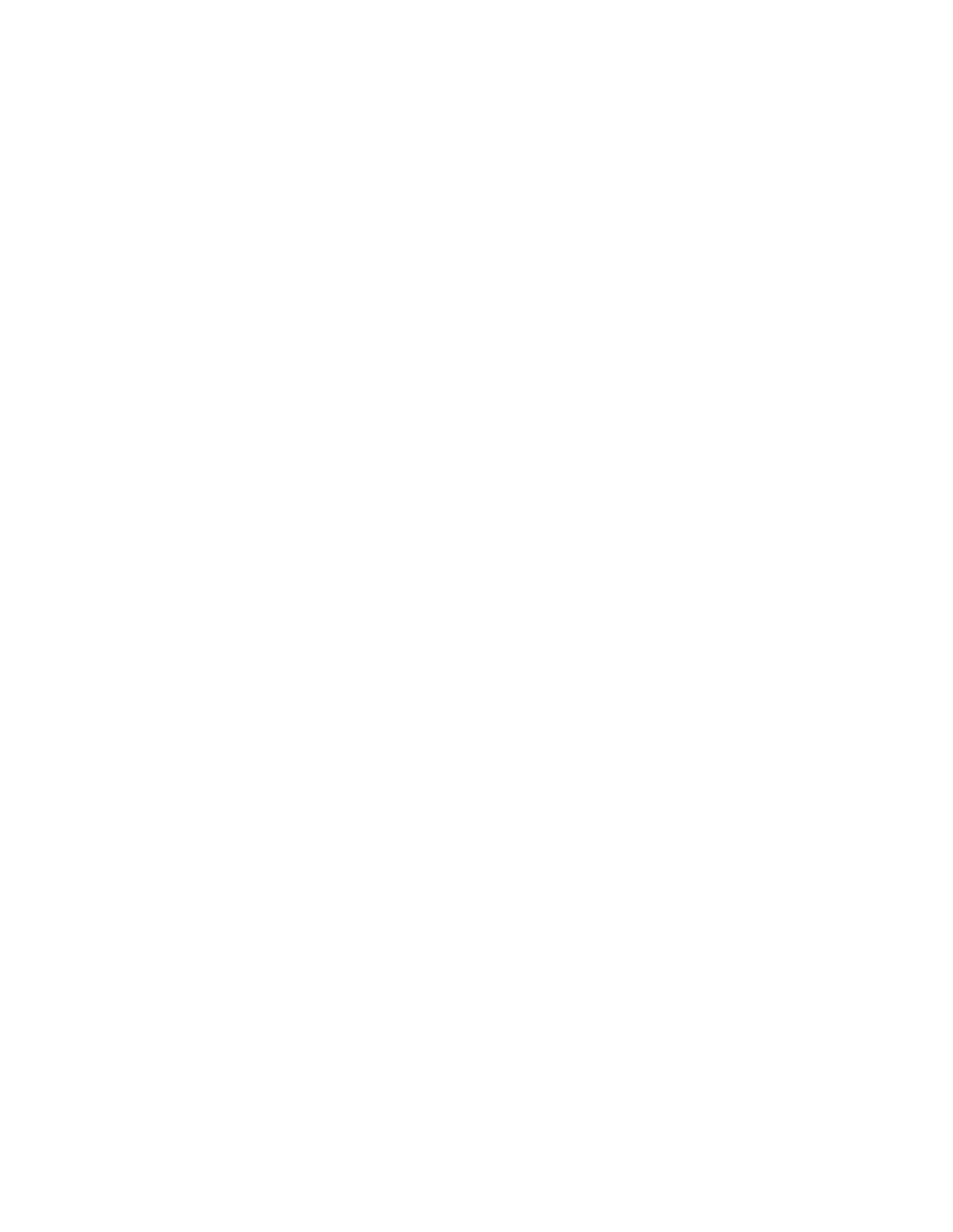AUT - Austria

## **HC Alpla Hard**

**Seestraße 60 6971 Hard Austria**

Tel. - Office Fax - Office Email Homepage



### **Main Playing Hall**

**Sporthalle am See** See Straße 60 6971 Hard Austria

1. Office Tel. +43 5574 7000930 1. Office Fax +43 5574 700099

*Nearest Airport is Friedrichshafen (50km) Alternative Airport is Zürich - Kloten (120km)*

#### **Contact person(s) for the EC**

Michael Knauth Tel. - Office +43 664 3521657 (mobile)

+43 5574 7000930 +43 5574 700099 office@hchard.at www.hchard.at

#### **Colour of player's uniform - light**

Player shirt: white Player short: white Goalkeeper shirt: black, green, blue

**Colour of player's uniform - dark** Player shirt: Player short: red Goalkeeper shirt: black, green, blue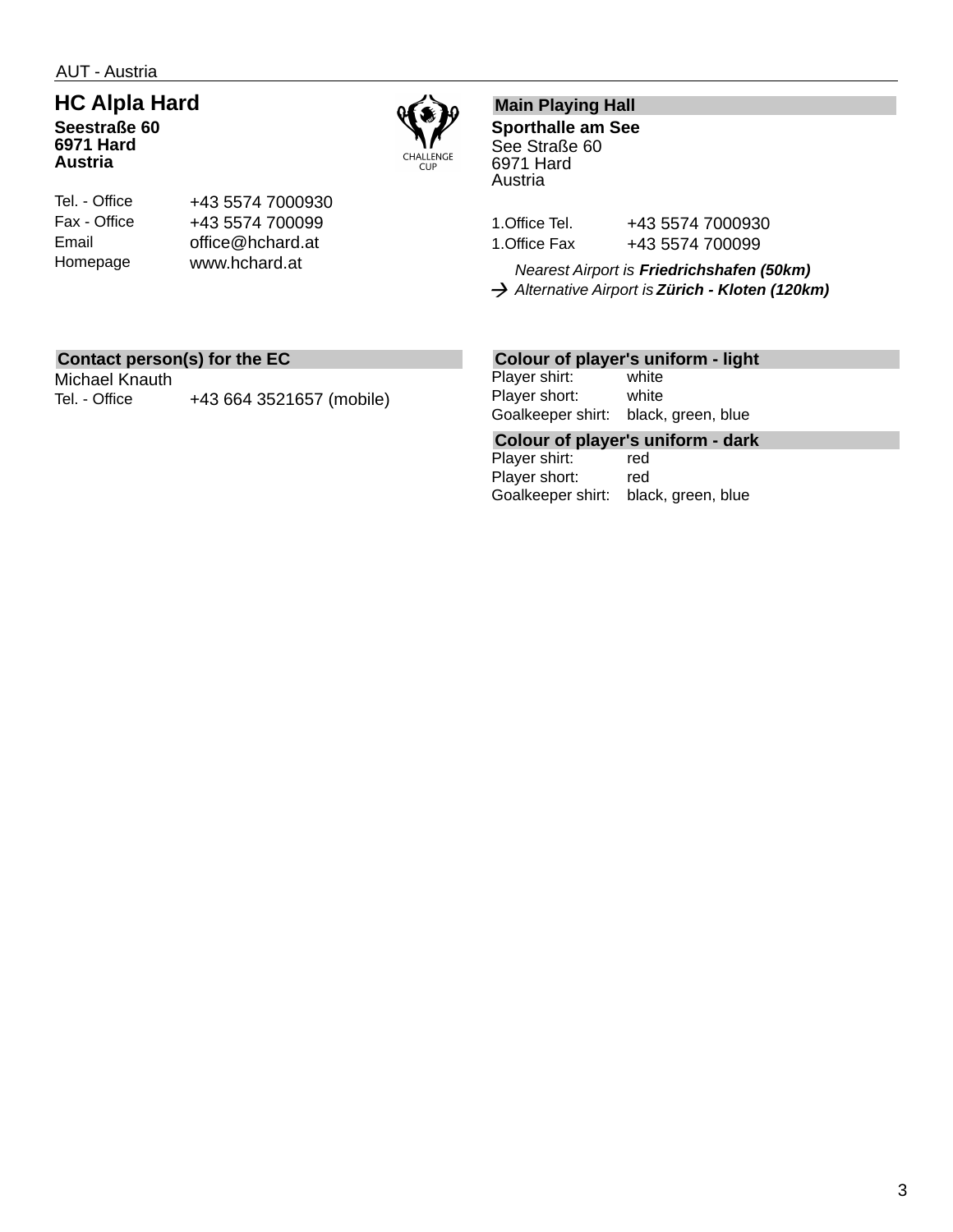#### **HBC Ajax Lebbeke Durmelaan 88 9160 Lokeren Belgium**



### **Main Playing Hall**

**Sportcentrum, Leebeke** Kon. Albert I straat 124 928 Leebeke Belgium

1.Office Tel. +32 52 411291 1.Office Fax +32 52 414490

*Nearest Airport is Brussels Zaventem (33km)*

#### **Contact person(s) for the EC**

Luc Marechal

#### **Colour of player's uniform - light**

Player shirt: white-green Player short: green Goalkeeper shirt: grey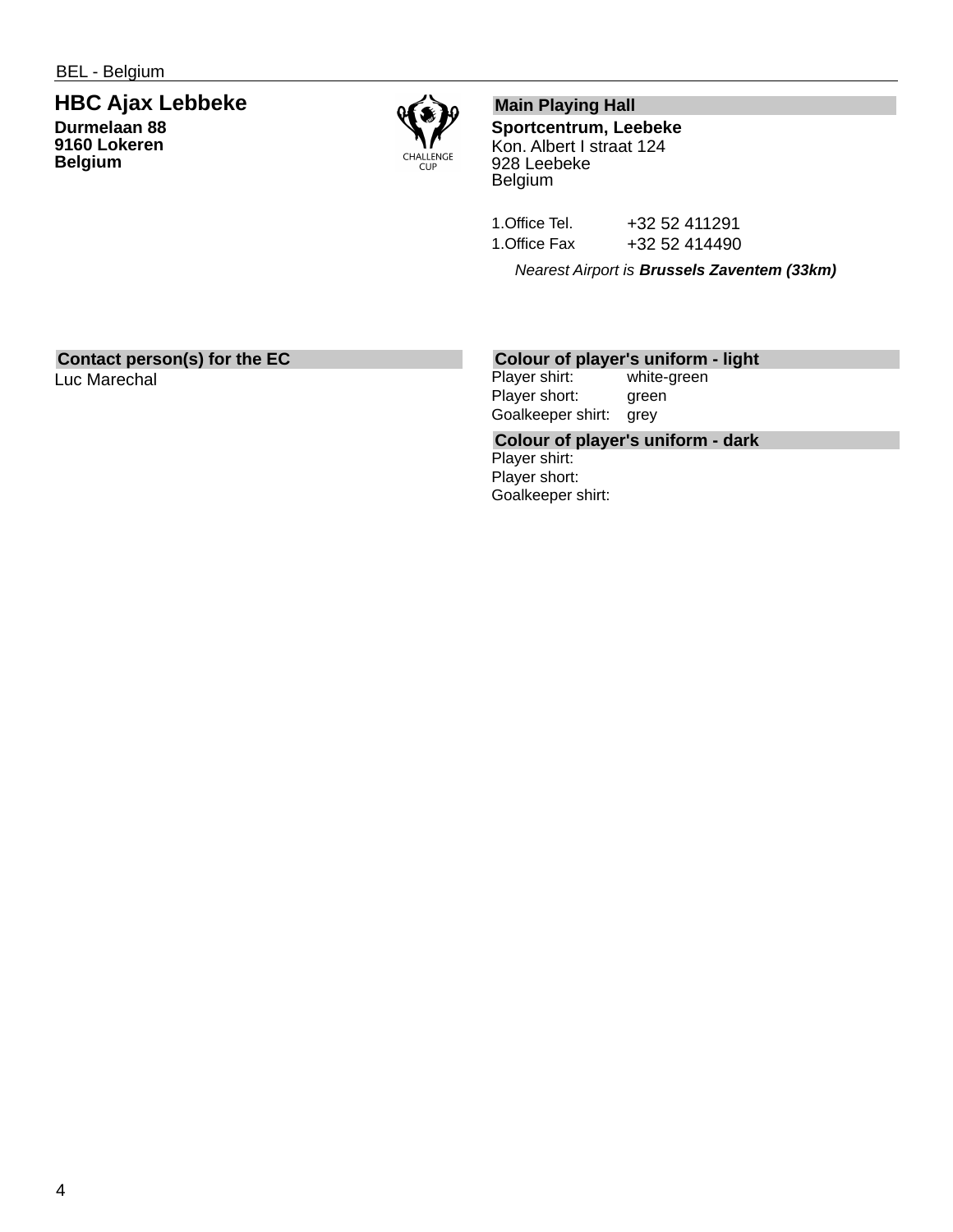## **Zeljeznicar Sarajevo**

**Zvornicka br.25 71000 Sarajevo Bosnia Herzegovina**



#### **Main Playing Hall**

**Dvorana Mirza Delibasic KSC Skenderija,** Terezije b.b. 71000 Sarajevo Bosnia Herzegovina

1.Office Tel. +387 33 664165 1. Office Fax +387 33 664165 1.e-Mail info@skenderija.com Homepage www.skenderija.com

*Nearest Airport is Butmir-Sarajevo (9km)*

### **Contact person(s) for the EC**

Nikola Pilipovic

## **Colour of player's uniform - light**

Player shirt: blue Player short: white Goalkeeper shirt: multicolour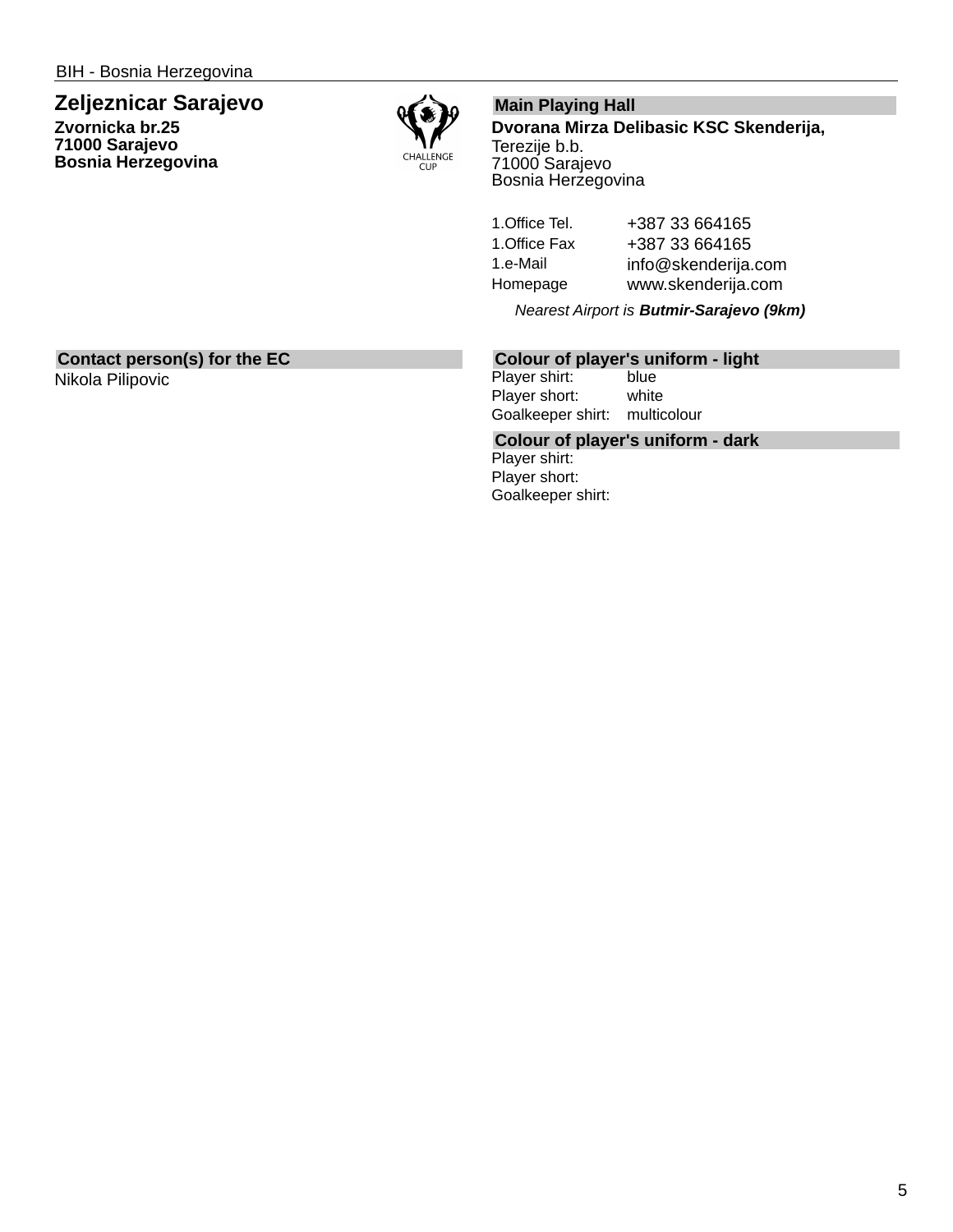CYP - Cyprus

## **Latsia Nicosia**

**69, Giannou Kranidiote Road 2220 Latsia, Nicosia Cyprus**



Tel. - Office Tel. - Office Tel. - Private Fax - Private Email Homepage +357 22 481152 +357 99 622453 (mobile) +357 99 697155 (mobile) +357 22 488882 angel@cytanet.com.cy www.latsiahandball.com

## **Contact person(s) for the EC**

Papa Andreas Panagi

## **Main Playing Hall**

**Sports Hall Soteris Messios** Argolidos 33 2221 Latsia, Nicosia Cyprus

1.Office Tel. +357 228 78688 1.Office Fax +357 224 87213

*Nearest Airport is Larnaca International (50km)*

#### **Colour of player's uniform - light**

Player shirt: orange Player short: orange Goalkeeper shirt: yellow

# **Colour of player's uniform - dark**

Player shirt: Player short: black Goalkeeper shirt: black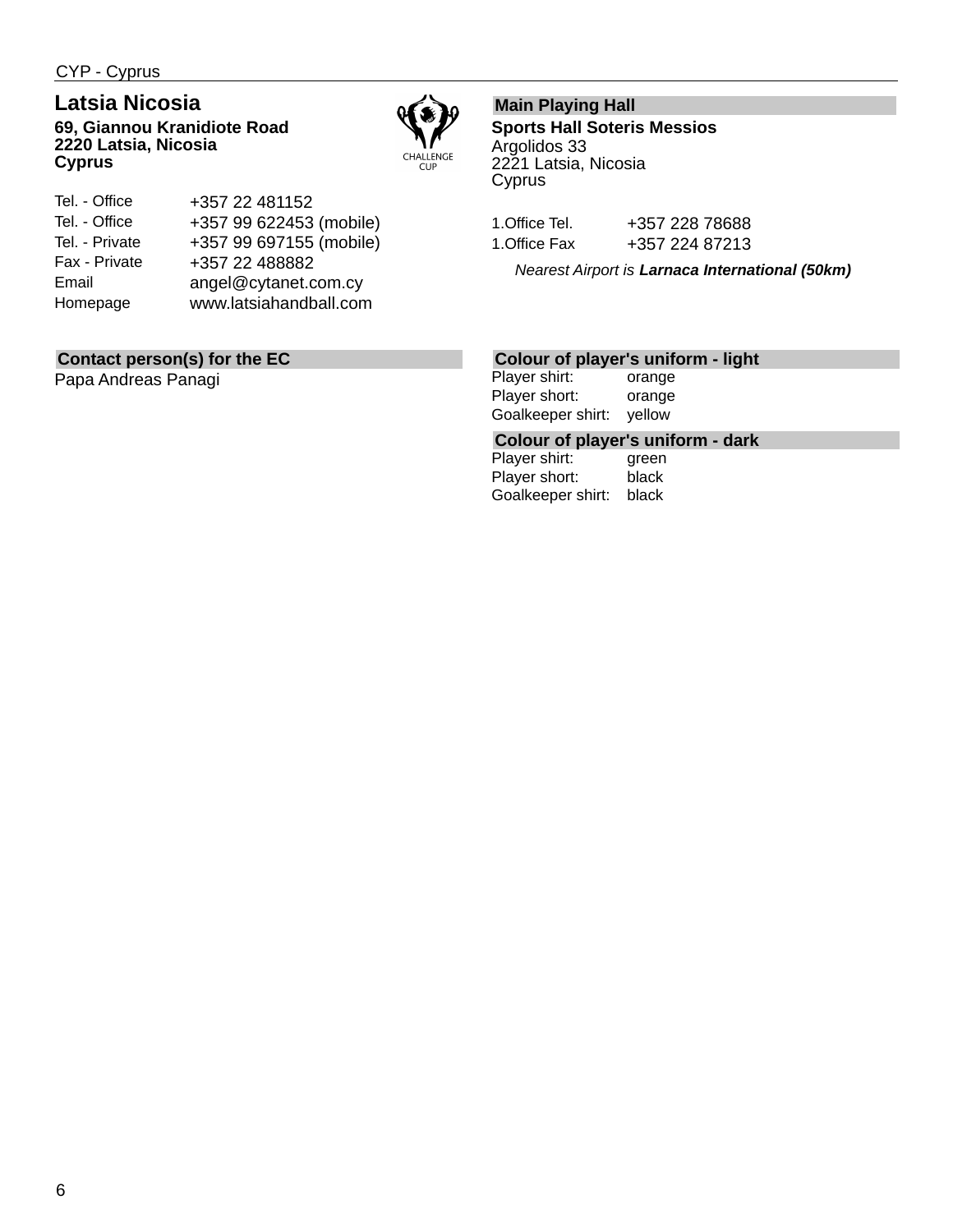EST - Estonia

#### **SK Reval Sport Aia 20 10111 Tallinn Estonia**



Email Homepage revalsp@hot.ee www.revalsport.ee

## **Main Playing Hall**

**Tallinn TTÜ Spordihoone,Tallin** Männiliiva tn7 12618 Tallinn **Estonia** 

1.Office Tel. +372 6 202760 1.Office Fax +372 6 202761

*Nearest Airport is Tallinn Airport (5km)*

#### **Contact person(s) for the EC**

Aldur Partasjuk

# **Colour of player's uniform - light**

Player shirt: Player short: black Goalkeeper shirt: multicolor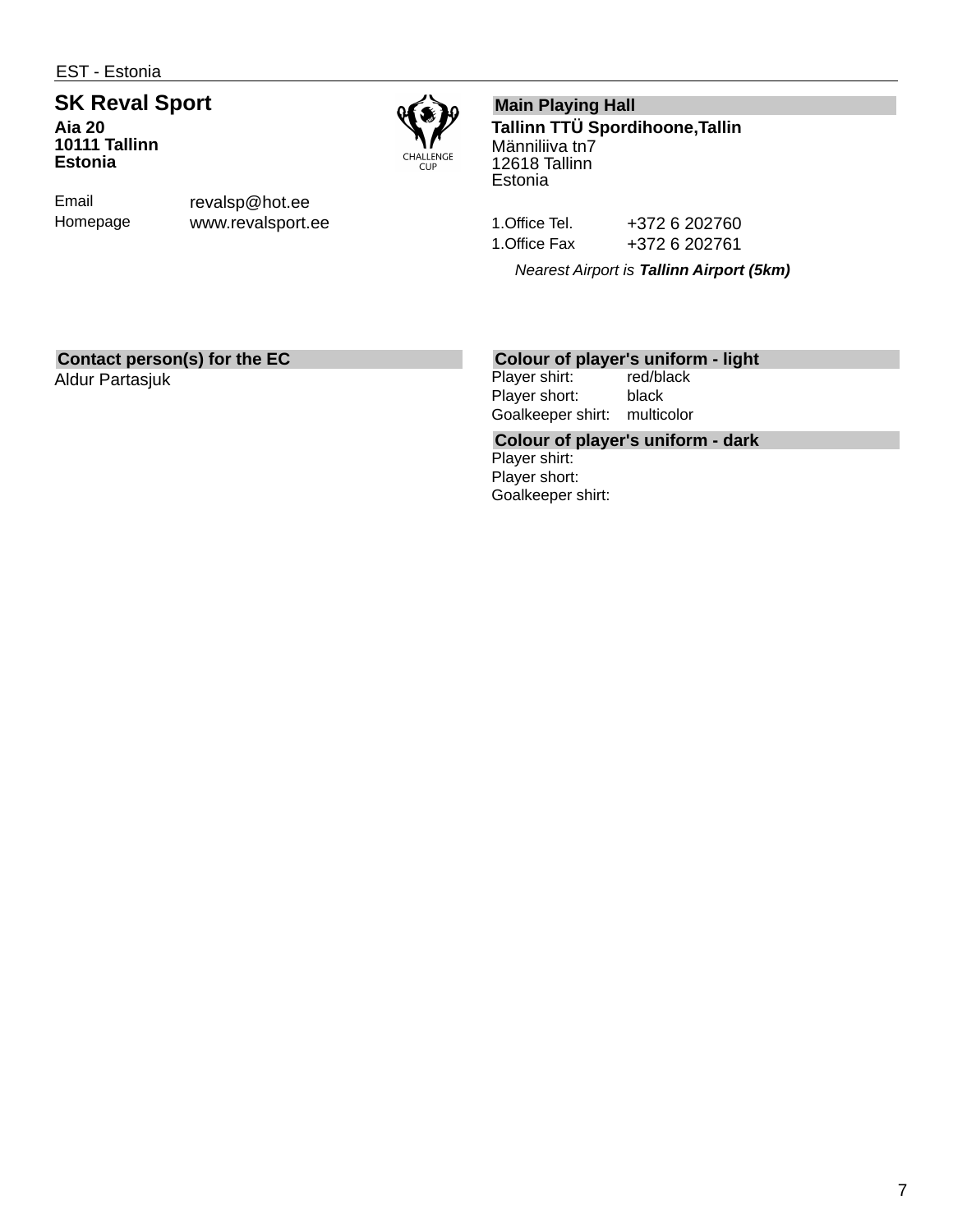## **US d'Ivry Handball**

**24 rue St. Just - Bolte 119 94200 Ivry France**



| +33 664 536216 (mobile)   |
|---------------------------|
|                           |
| secretariat@hand-ivry.org |
|                           |
|                           |

### **Contact person(s) for the EC**

Laurent Brisson

## **Main Playing Hall**

**Auguste Delaune-Ivry sur Seine** 16 Rue Robespierre 94200 Ivry sur Seine France

| 1.Office Tel. | +33 1 46703547                |
|---------------|-------------------------------|
| 1.Office Fax  | +33 1 45214566                |
| 2.Office Fax  | +33 1 46700738                |
| 1.e-Mail      | laurent.brisson@hand-ivry.org |

*Nearest Airport is Paris Orly (10km)*

# **Colour of player's uniform - light**

Player shirt: Player short: black Goalkeeper shirt: blue

# **Colour of player's uniform - dark**

Player shirt: Player short: black Goalkeeper shirt: red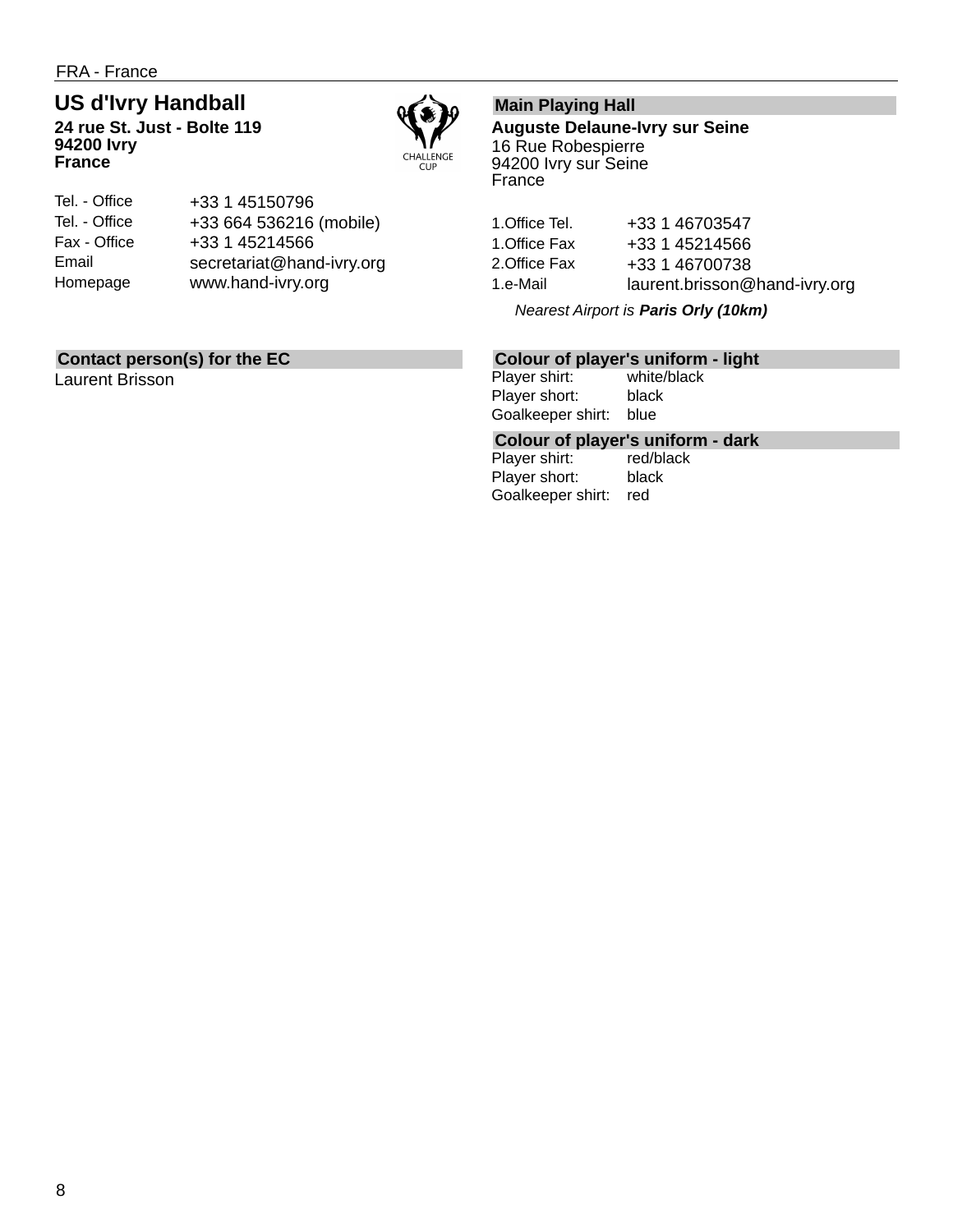GRE - Greece

## **A.C. Doukas School**

**151 Mesogion Str. 15126 Marousi-Athens Greece**



Tel. - Office Fax - Office Email Homepage

+30 6936 075400 (mobile) +30 210 6186055 ased@doukas.gr www.ased.gr

#### **Main Playing Hall**

**Dais Cultural a. Athletic Center** 151 Mesogian Str. 15125 Marousi **Greece** 

1.Office Tel. +30 210 6186050 1.Office Fax +30 210 6186055

*Nearest Airport is Athens Airport El.Venizelos (25km)*

## **Contact person(s) for the EC**

Theofilos J. Vatis

## **Colour of player's uniform - light**

Player shirt: Player short: White Goalkeeper shirt: Yellow

## **Colour of player's uniform - dark**

Player shirt: Player short: Marine blue Goalkeeper shirt: Green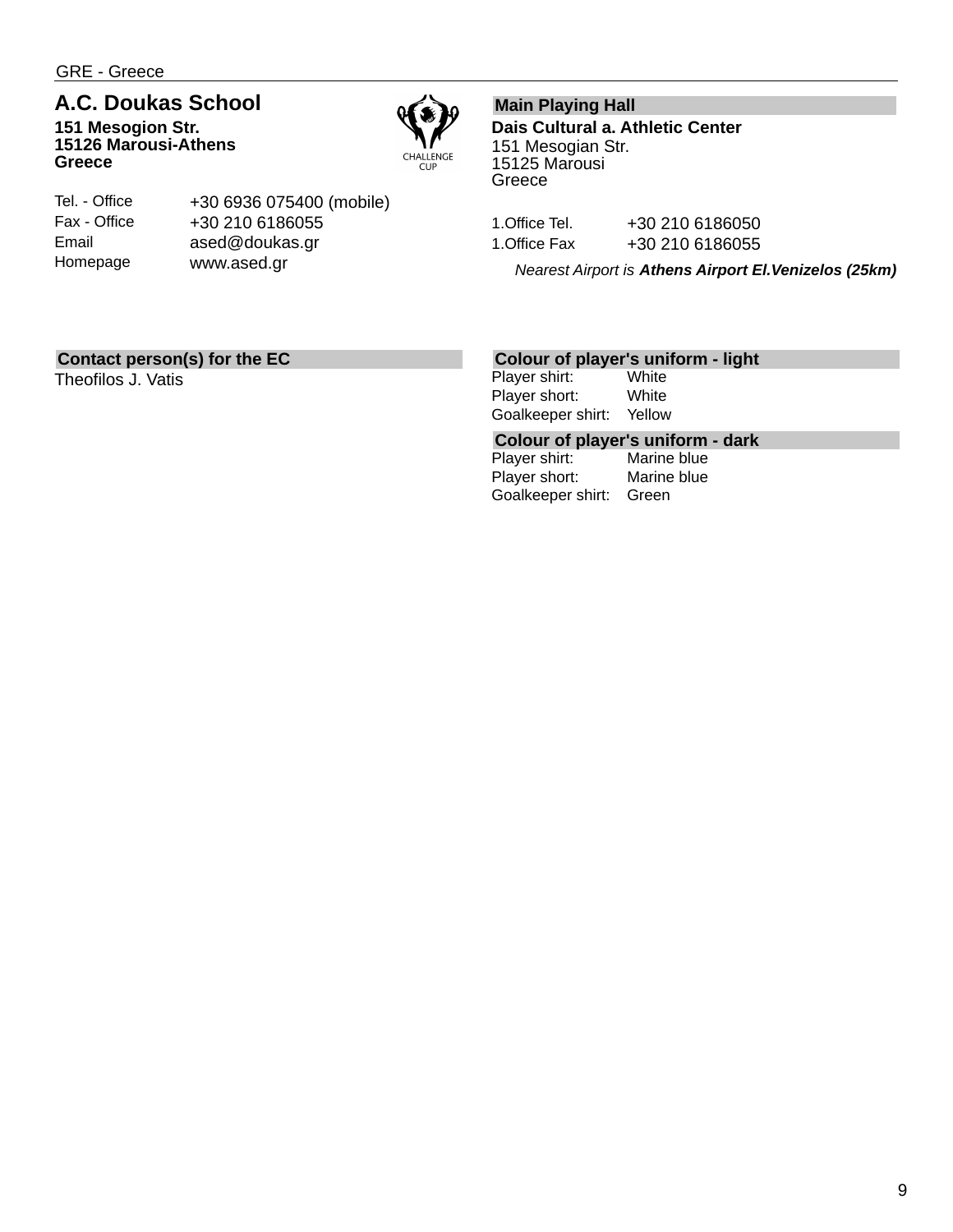ITA - Italy

## **SSV Forst Brixen**

**Fischzuchtweg 17 39042 Brixen Italy**



| +39 0472 834409          |
|--------------------------|
| +39 348 6001360 (mobile) |
| +39 0472 831242          |
| c.zorzi@dnet.it          |
| www.brixenhandball.com   |
|                          |

## **Contact person(s) for the EC**

Claudio Zorzi

## **Main Playing Hall**

**Sporthalle Sportzone Süd,Brixen** Fischzuchtweg 21 39042 Brixen Italy

1.Office Tel. +39 0472 835252 1.Office Fax +39 0472 834409 1.e-Mail c.zorzi@dnet.it Homepage www.brixenhandball.com

*Nearest Airport is Bolzano (40km)*

## **Colour of player's uniform - light**

Player shirt: green Player short: black Goalkeeper shirt: yellow

# **Colour of player's uniform - dark**

Player shirt: Player short: white/green Goalkeeper shirt: red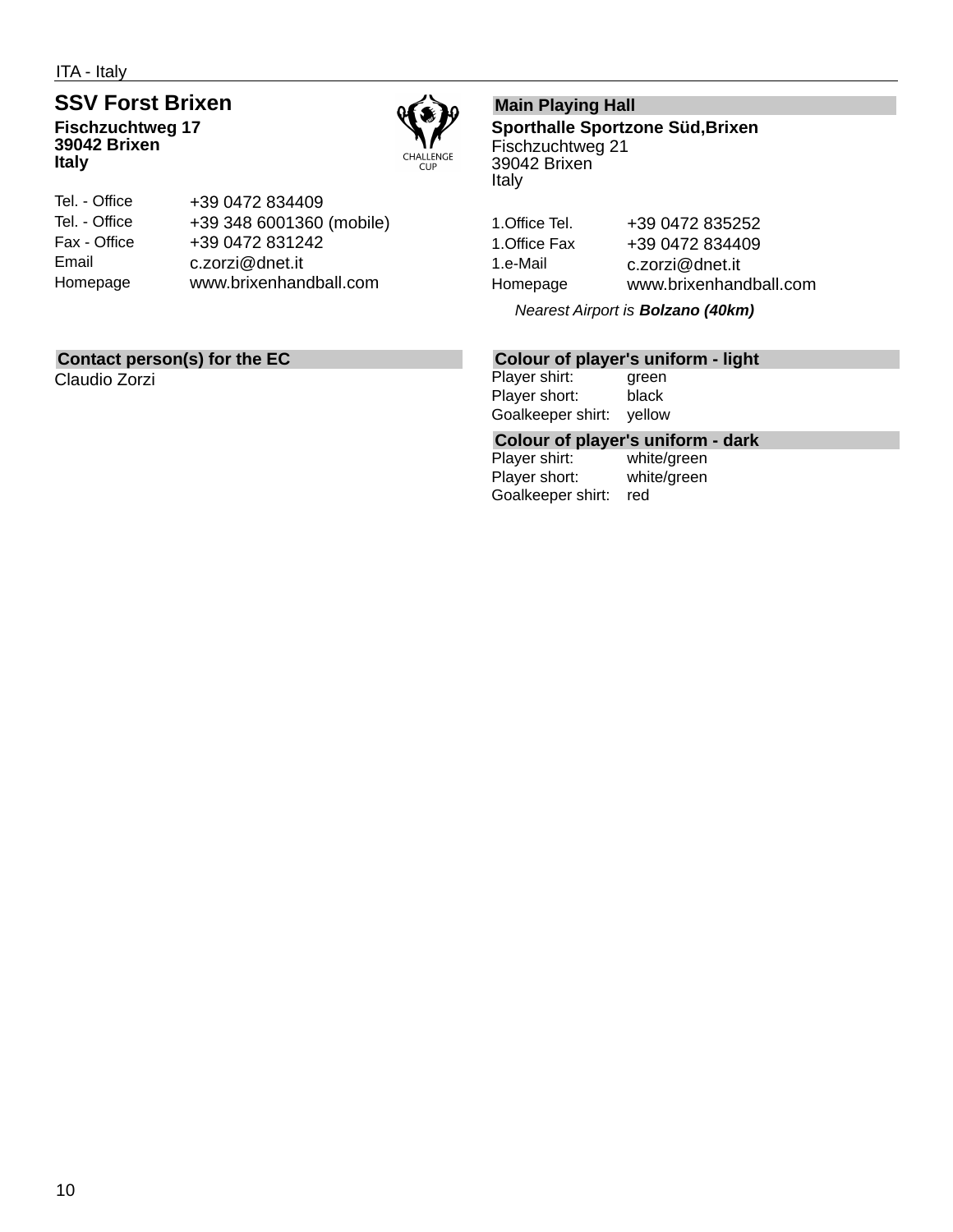LTU - Lithuania

#### **Dragunas Klaipeda Danes 41 92108 Klaipeda Lithuania**



## Tel. - Office Fax - Office Email Homepage

+370 685 08004 (mobile) +370 464 92855 ajuskena@gmail.com www.rkdragunas.lt

#### **Main Playing Hall**

**Bi kuno kuloros ir rekreacijos sporto centras** Taikos pr. 61a 91182 Klaipeda Lithuania

*Nearest Airport is Palanga (24km)*

## **Contact person(s) for the EC**

Arturas Juskenas Email - Standard ajuskena@gmail.com

#### **Colour of player's uniform - light**

Player shirt: Light blue Player short: Navy Goalkeeper shirt: Orange or Light green

**Colour of player's uniform - dark** Dark blue/Navy Player short: Navy Goalkeeper shirt: Light green or Orange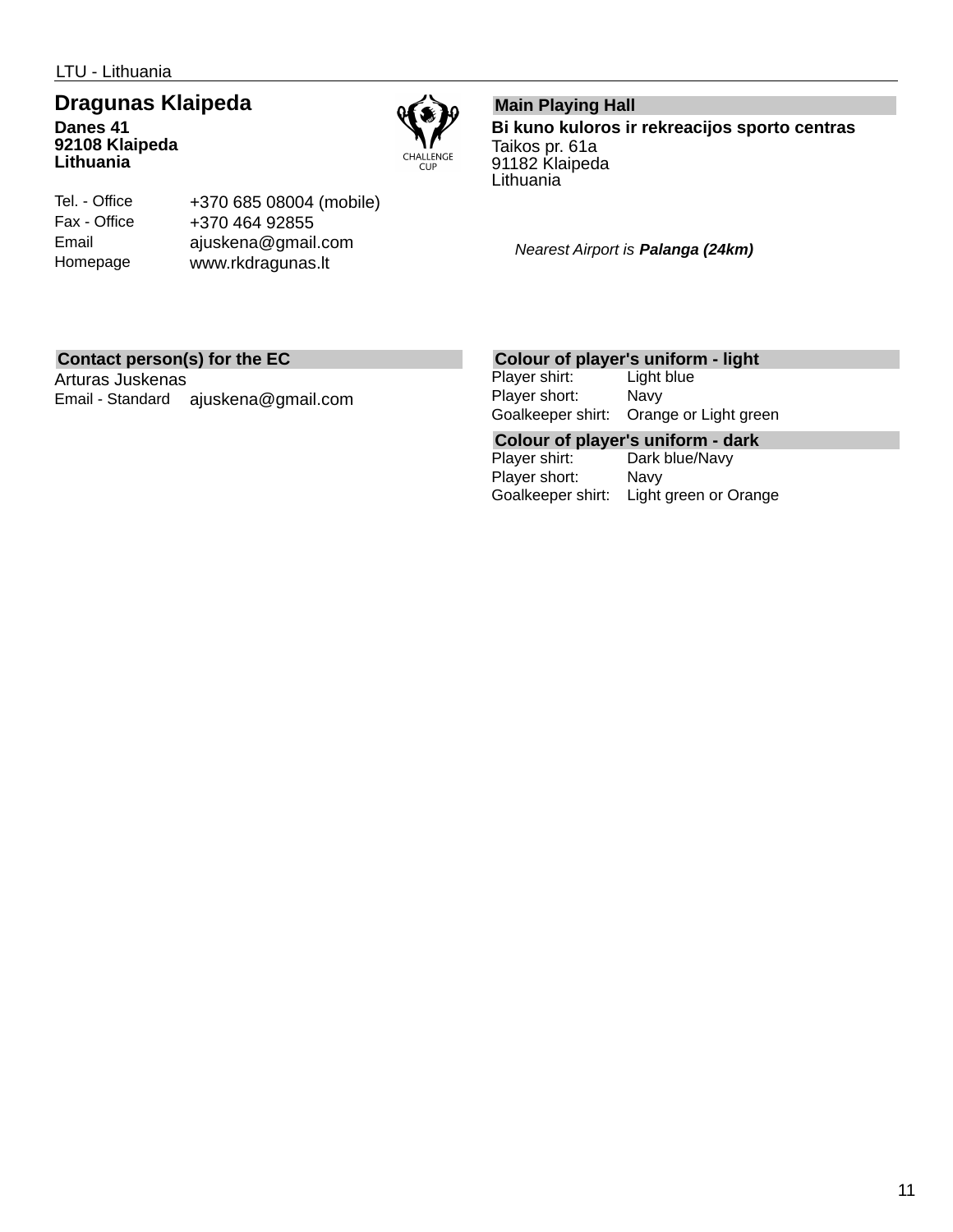#### **H.B. Dudelange B.P. 10 3401 Dudelange Luxembourg**



Tel. - Office Fax - Office Email Homepage

+352 621 152770 (mobile) +352 27 510433 lynn.spielmann@ja.etat.lu www.hbd.lu

## **Main Playing Hall**

**Centre Sportif René Hartmann** Rue Nic Biever 3425 Dudelange Luxembourg

| 1.Office Tel. | +352 51 61111 |  |
|---------------|---------------|--|
| 1.Office Fax  | +352 51 6108  |  |

*Nearest Airport is Findel Luxembourg (25km)*

#### **Contact person(s) for the EC**

Lynn Spielmann Email - Standard lynn.spielmann@ja.etat.lu

#### **Colour of player's uniform - light**

Player shirt: white Player short: blue Goalkeeper shirt: red/black

**Colour of player's uniform - dark**

Player shirt: Player short: blue Goalkeeper shirt: red/black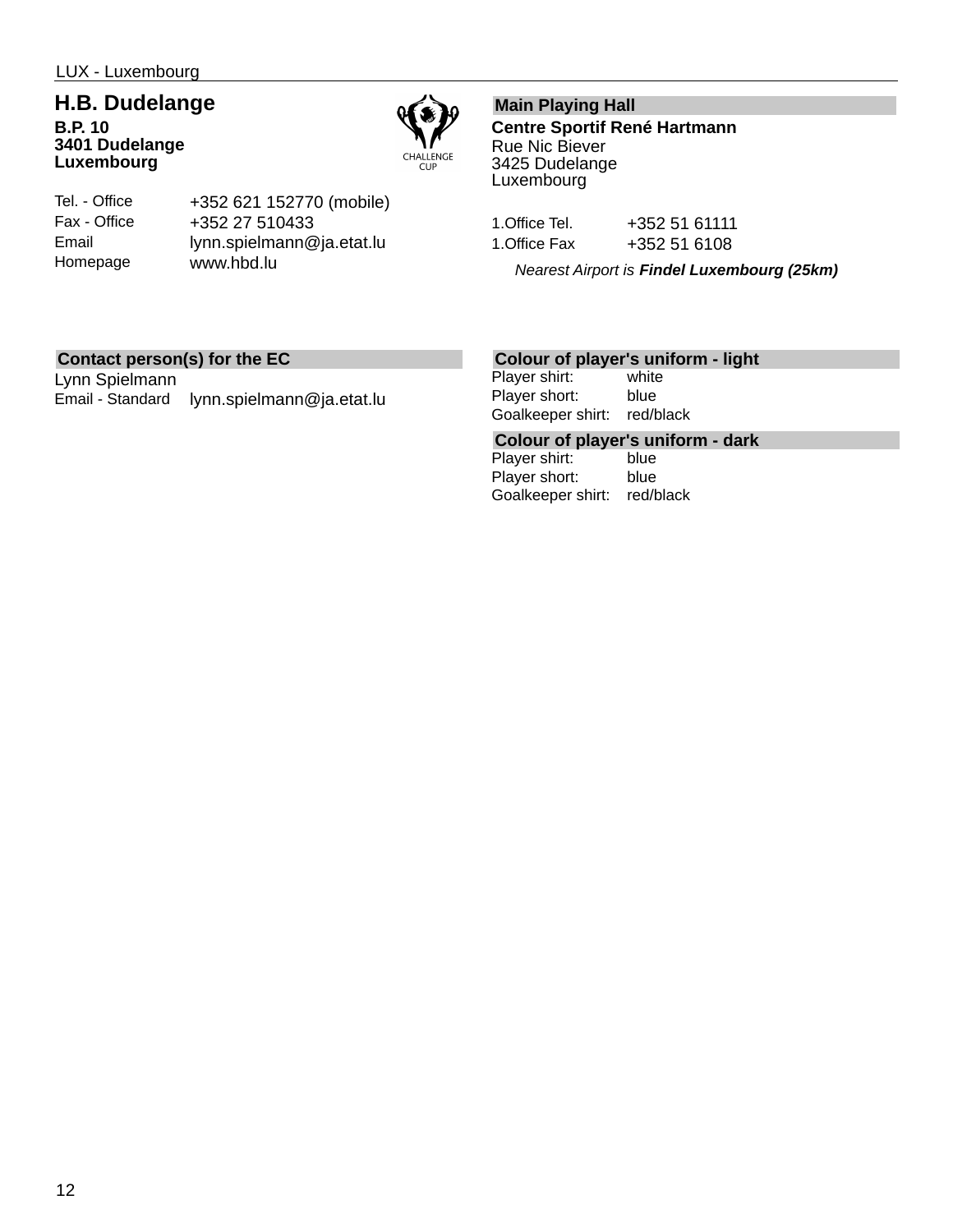NED - Netherlands

## **Transscope E&O Emmen**

**Postbus 2021 7801 CA Emmen Netherlands**



| Tel. - Office  | +31 591 392202          |
|----------------|-------------------------|
| Tel. - Office  | +31 6 13178137 (mobile) |
| Tel. - Private | +31 591 632566          |
| Fax - Office   | +31 591 392209          |
| Email          | coos@hecofresh.nl       |

## **Contact person(s) for the EC**

ter Mors Coos

## **Main Playing Hall**

**Sporthal Angelslo** Ubbekingecamp 3 7824 EH Emmen **Netherlands** 

1.private Tel. +31 591 624672

*Nearest Airport is Groningen Airport Eelde (50km)*

*Alternative Airport is Amsterdam/Schipol (200km)*

*Alternative Airport is Düsseldorf (205km)*

#### **Colour of player's uniform - light**

Player shirt: green Player short: green Goalkeeper shirt: red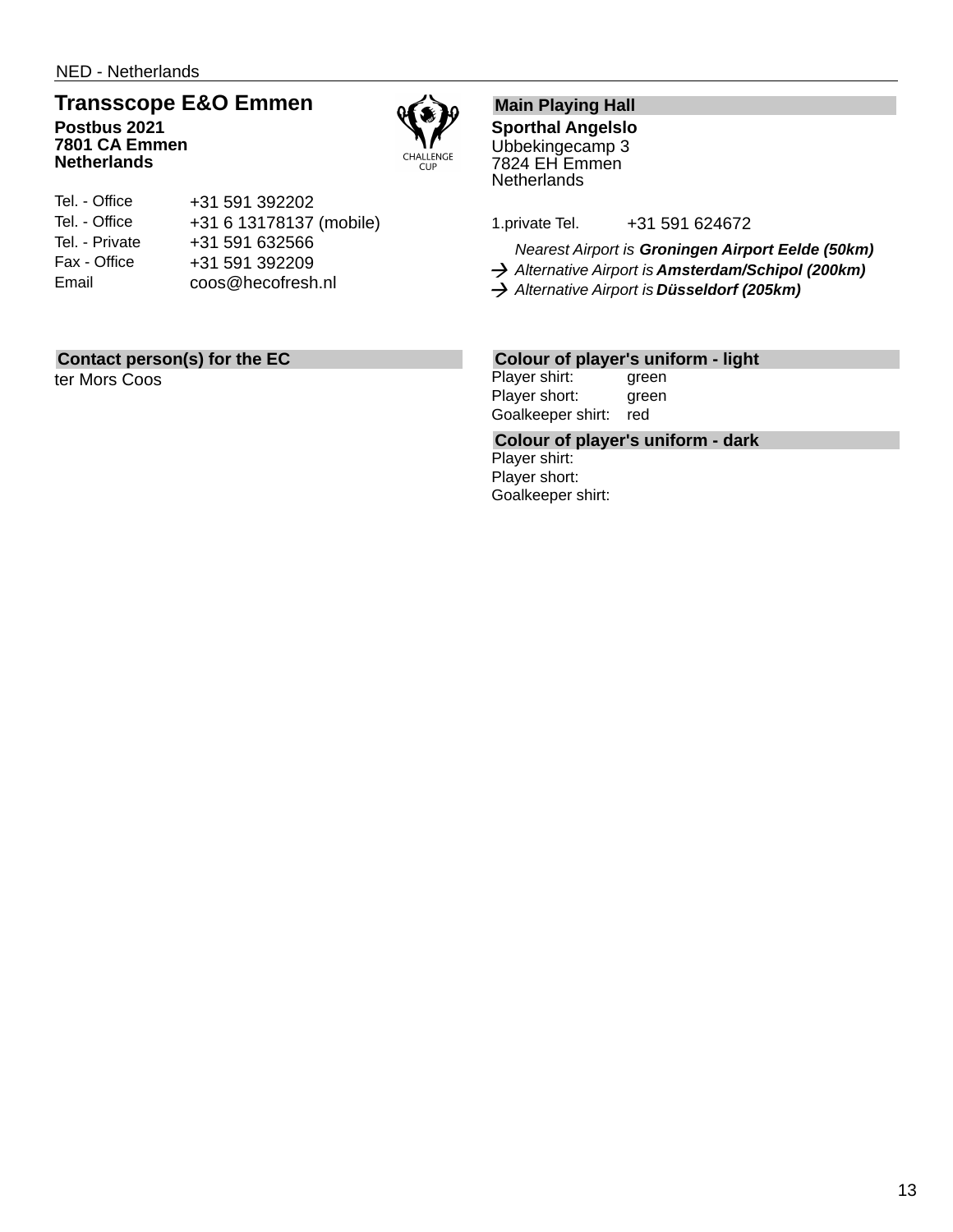**53151 Wroclaw**

## **WKS Slask Wroclaw ul. Saperow 11**



**Poland**

Email zsadurski@gazeta.pl

#### **Main Playing Hall**

**Hala Widowiskowo-Sportowa Orbita,Wroclaw**

ul. Wejherowska 2 54 239 Wroclaw Poland

1. Office Tel. +48 71 3563503 1. Office Fax +48 71 3509766

*Nearest Airport is Wroclaw (5km)*

#### **Contact person(s) for the EC**

Sadurski Zbigniew

## **Alternative Playing Hall**

**Hala Sportowa Akademji Wychowania,Wroclav** al. Paderewskiego 35 51612 Wroclaw Poland

*Nearest Airport is (km)*

## **Colour of player's uniform - light**

red, black, blue Player short: red, black, blue Goalkeeper shirt: yellow-red

#### **Colour of player's uniform - dark**

Player shirt: Player short: Goalkeeper shirt: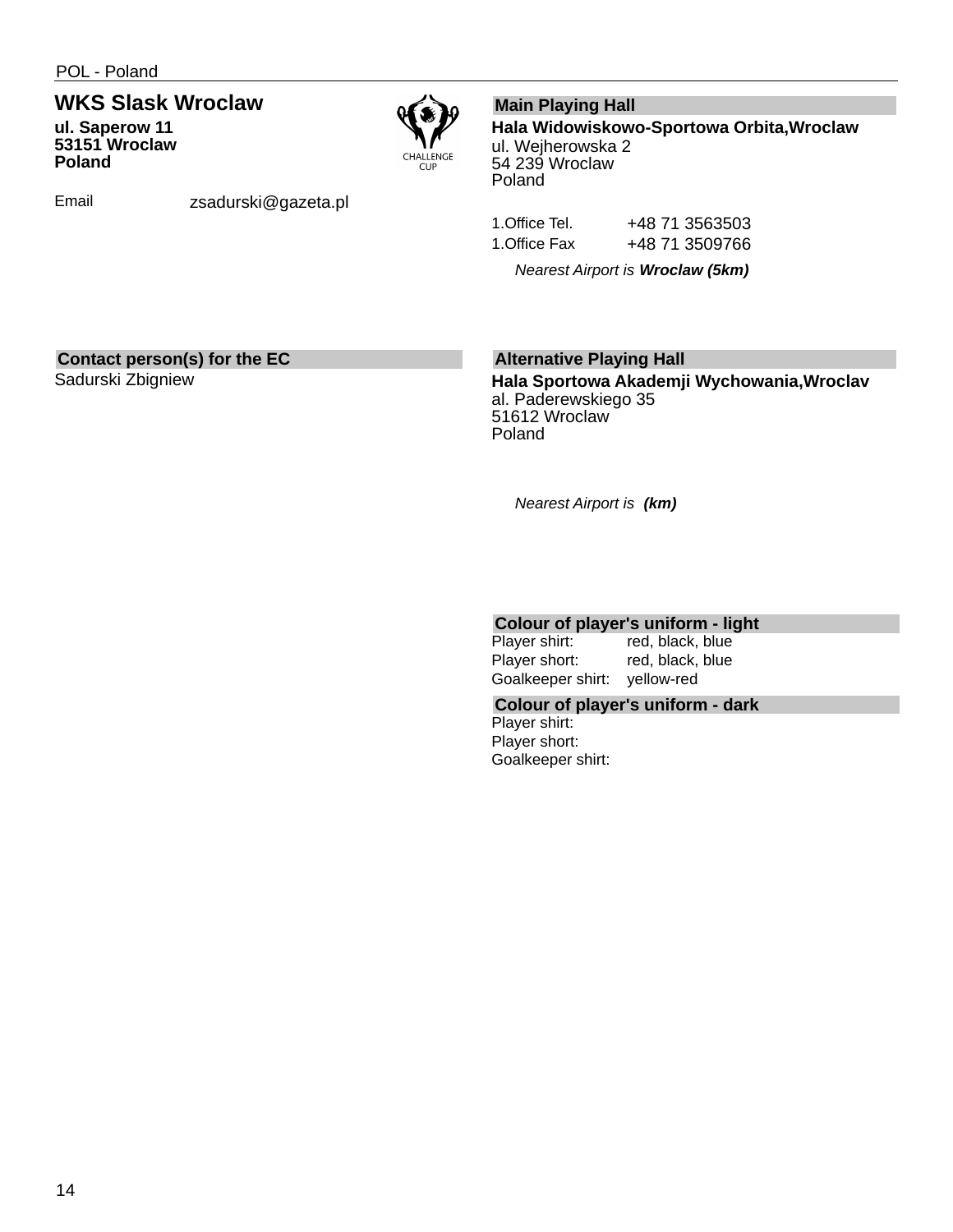## **Madeira Andebol SAD**

**St. Antonio-Ribeira Grande Cam. das Broteas, B. 9 - Cave 9000-318 Funchal/Madeira Portugal**



### **Main Playing Hall**

**Pavilhao Bartolomeu Perestrelo** Caminho dos Saltos 9050-125 Funchal Portugal

| 1.Office Tel. | +351 291 231211 |
|---------------|-----------------|
| 1.Office Fax  | +351 291 225944 |

*Nearest Airport is Funchal Madeira (15km)*

## **Contact person(s) for the EC**

Carlos Antonio Freitas Batista

#### **Colour of player's uniform - light**

Player shirt: blue Player short: blue Goalkeeper shirt: red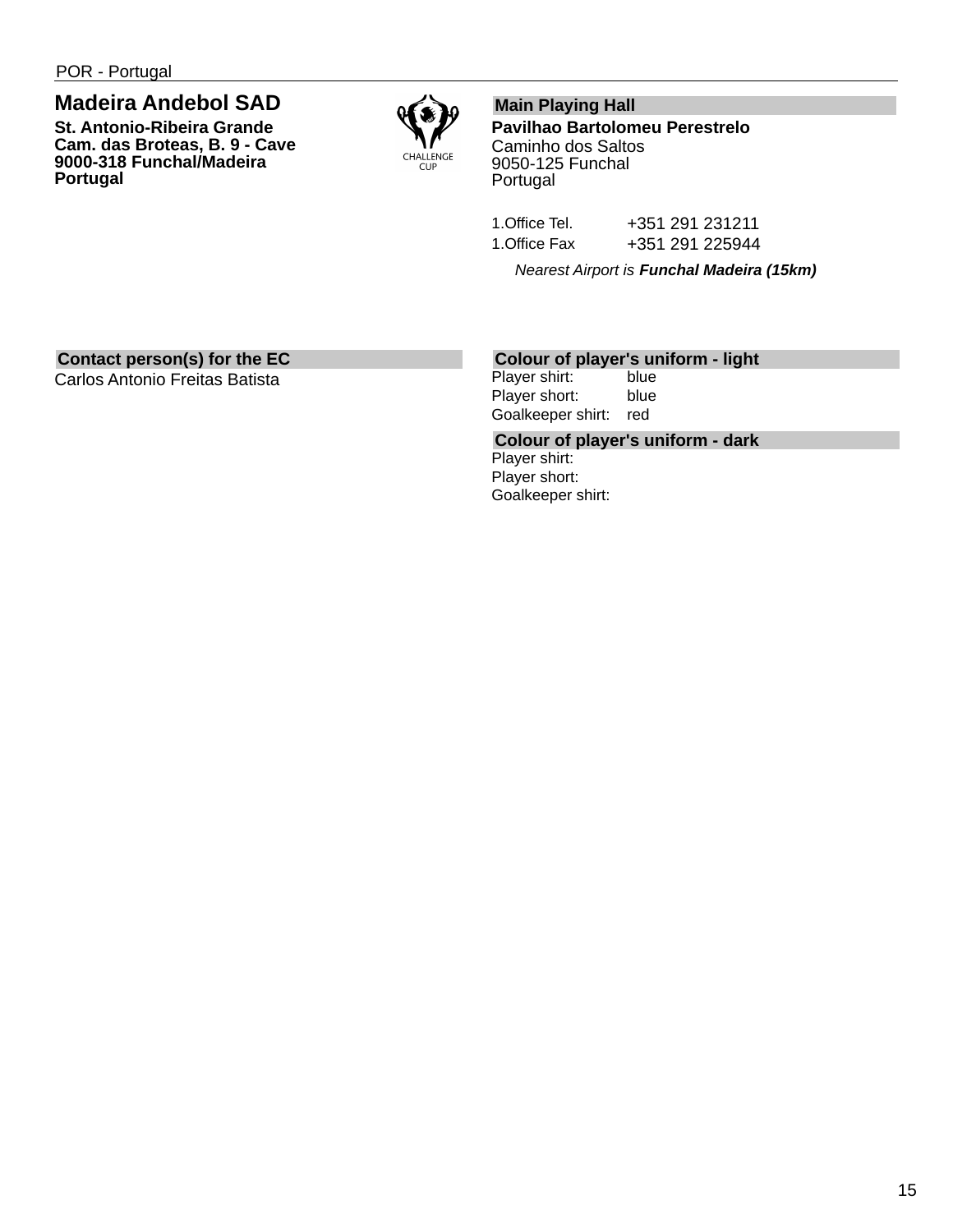## **Polyot Cheljabinsk**

**6A Lesoparkovaya St. 454126 Chelyabinsk Russia**



Tel. - Office Fax - Office Email Homepage

+7 351 2608732 +7 351 2321083 lokomotiv-polyot@mail.ru www.locomotiv-polyot.ru

## **Main Playing Hall**

**Polyot Sports Complex,Chelyabinsk** Lasoparkovaya St. 6 A 454 126 Chelyabinsk Russia

1.Office Tel. +7 351 2608732 1.Office Fax +7 351 2321083 1.e-Mail locomotiv-polyot@mail.ru Homepage www.locomotiv-polyot.ru

*Nearest Airport is (km)*

#### **Contact person(s) for the EC**

Victor A. Burov Tel. - Office  $+703512608732$ 

Artem Pershukov

#### **Colour of player's uniform - light**

Player shirt: white Player short: white Goalkeeper shirt: multicolour

**Colour of player's uniform - dark**

Player shirt: Player short: blue Goalkeeper shirt: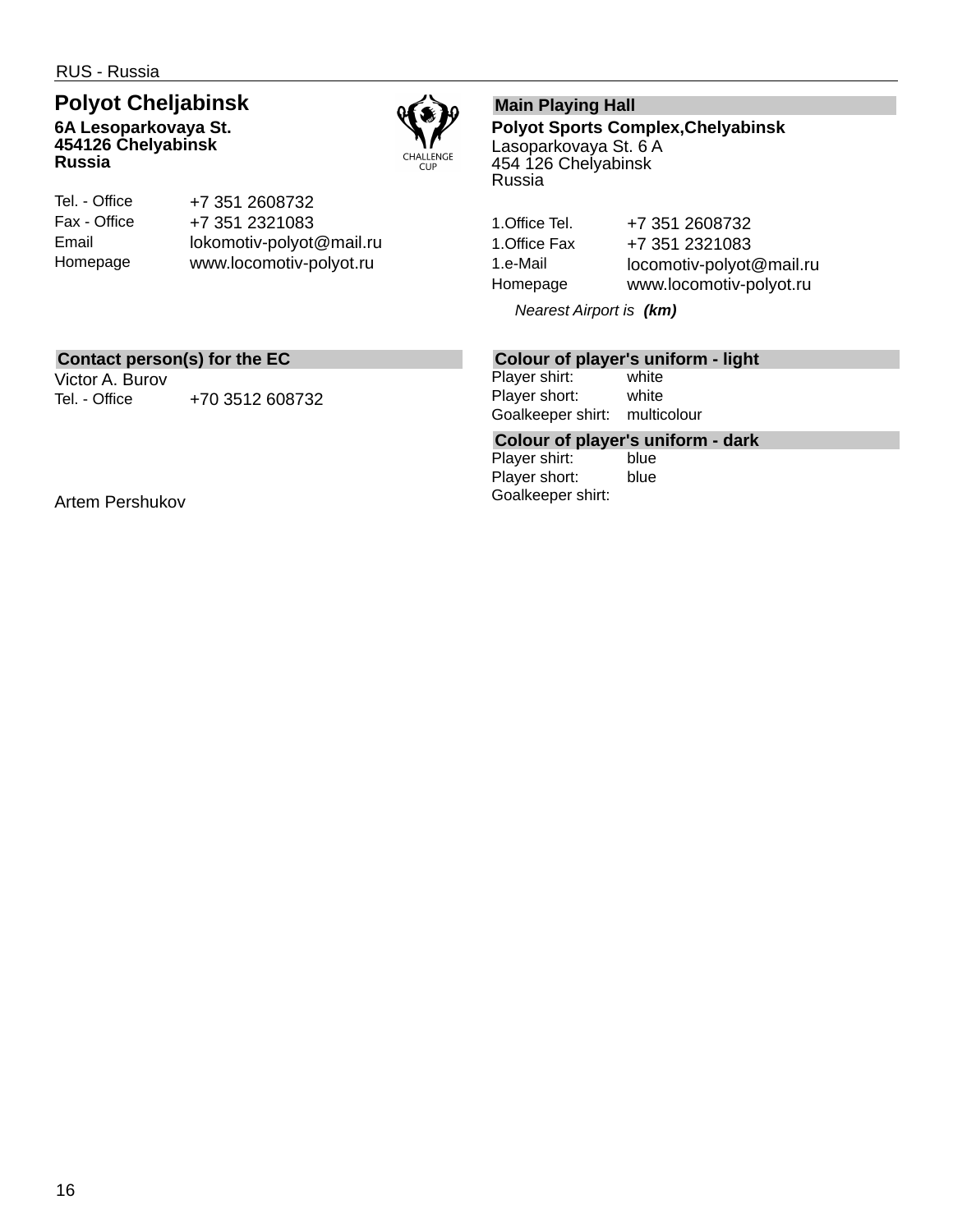**Switzerland**

#### **Pfadi Winterthur Grüzefeldstrasse 32 8400 Winterthur**



Tel. - Office Fax - Office Email Homepage

+41 79 9099126 (mobile) +41 00 0000000 ec@pfadi-winterthur.ch www.pfadi-winterthur.ch

**Main Playing Hall AXA Arena** Grüzefeldstrasse 32 8400 Winterthur **Switzerland** 

*Nearest Airport is Zürich - Kloten (25km)*

#### **Contact person(s) for the EC**

Reto Hähnlein Tel. - Office  $+41$  79 9099126

#### **Colour of player's uniform - light**

Player shirt: red Player short: black Goalkeeper shirt: blue

## **Colour of player's uniform - dark**

Player shirt: Player short: black Goalkeeper shirt: green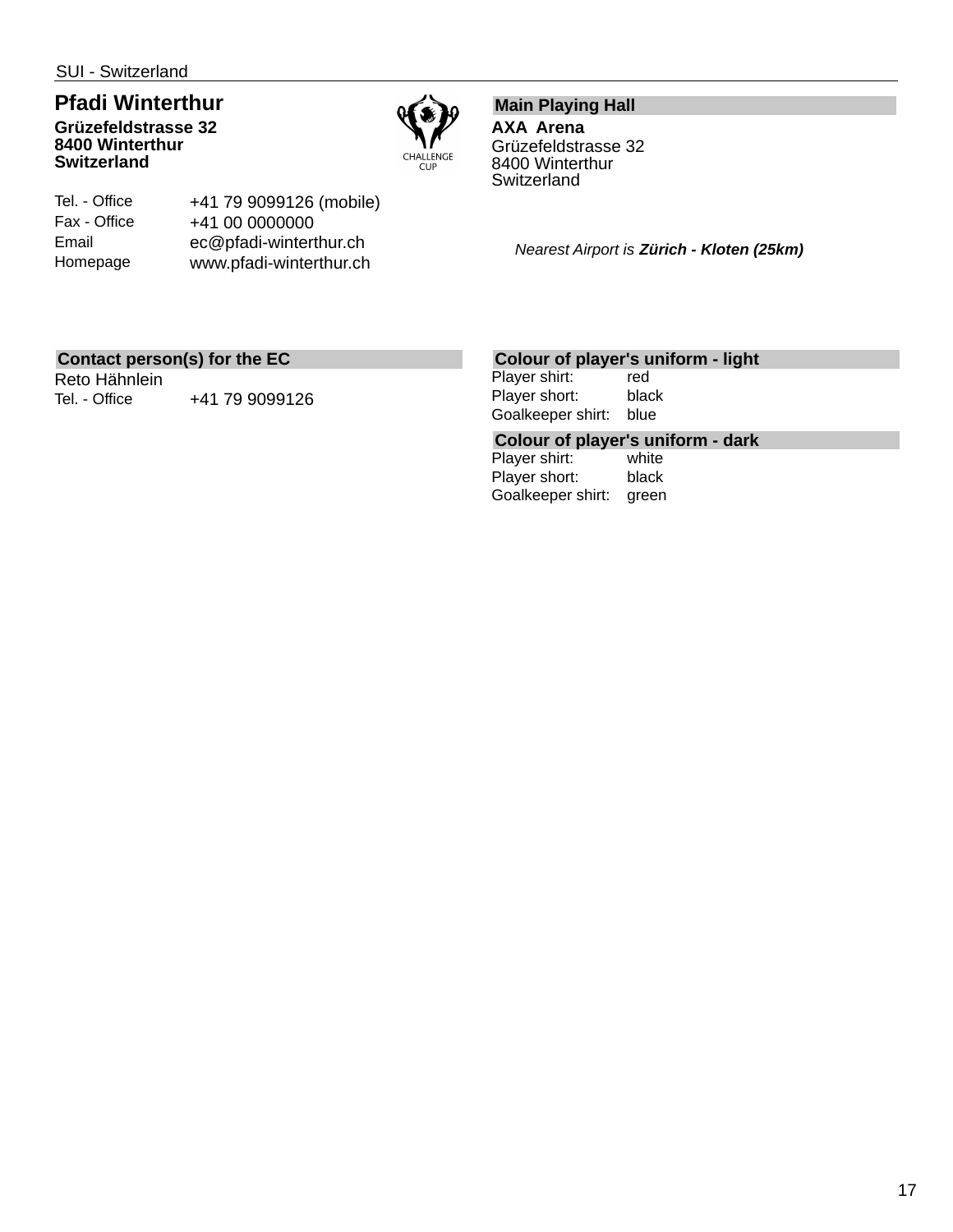TUR - Turkey

## **Trabzon Belediyespor**

**Hizirbey Mak. Devlet Sahil Yolu Itfaye Karsisi 61200 Trabzon Turkey**



Tel. - Office Tel. - Private Fax - Office Email +90 462 2231100 +90 535 7498302 (mobile) +90 462 2241100 belediyebasin61@hotmail.com

## **Main Playing Hall**

**19 Mayis Sport Hall,Trabzon** 19 Mayis Spor Salonu Trabzon **Turkey** 

1.Office Tel. +90 462 2302256 1.Office Fax +90 462 2302266 1.e-Mail belediyebasin61@hotmail.com

*Nearest Airport is Trabzon (5km)*

## **Contact person(s) for the EC**

Ismail Köse

#### **Colour of player's uniform - light**

Player shirt: white-blue-red Player short: Goalkeeper shirt: